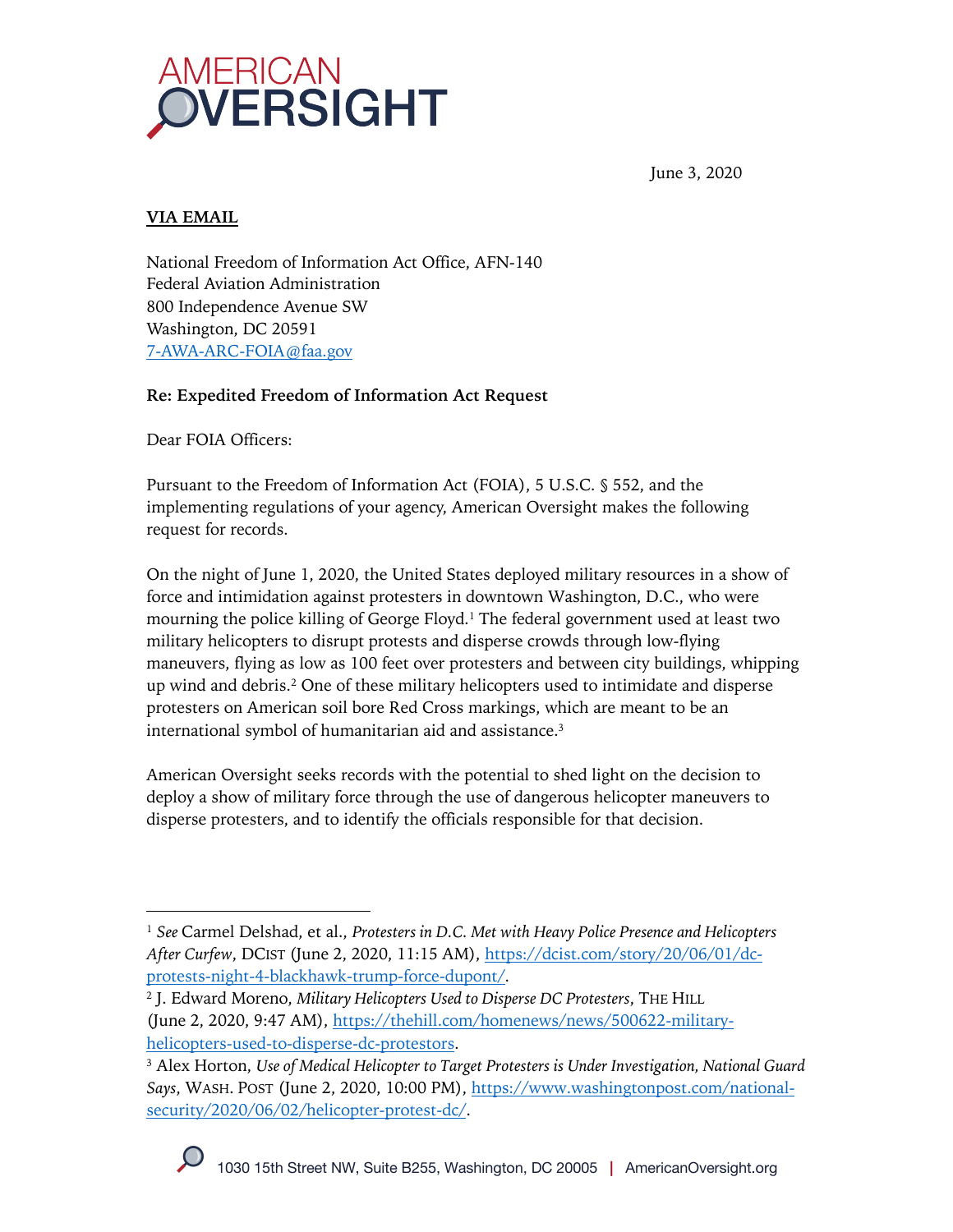#### **Requested Records**

American Oversight seeks expedited review of this request for the reasons identified below and requests that your agency produce the following records as soon as practicable, and at least within twenty business days:

All records reflecting any request for or grant of authorization for U.S. military (including the U.S. Army and U.S. National Guard) helicopters to perform lowflying maneuvers in Washington, D.C., on June 1, 2020.

Please provide all responsive records from May 29, 2020, through the date of the search.

#### **Fee Waiver Request**

In accordance with 5 U.S.C.  $\frac{1}{5}$  552(a)(4)(A)(iii) and your agency's regulations, American Oversight requests a waiver of fees associated with processing this request for records. The subject of this request concerns the operations of the federal government, and the disclosures will likely contribute to a better understanding of relevant government procedures by the general public in a significant way. Moreover, the request is primarily and fundamentally for non-commercial purposes.

American Oversight requests a waiver of fees because disclosure of the requested information is "in the public interest because it is likely to contribute significantly to public understanding of operations or activities of the government."4 The public has a significant interest in the deployment of United States military resources to intimidate its own citizens and disrupt their right to peaceably protest on American soil. Additionally, the public has a significant interest in the use of a helicopter bearing Red Cross markings, which are meant to denote humanitarian assistance and aid, to intimidate American citizens with a show of military force. Records with the potential to shed light on these matters would contribute significantly to public understanding of operations of the federal government, including who directed the show of force through low-flying helicopter maneuvers. American Oversight is committed to transparency and makes the responses agencies provide to FOIA requests publicly available, and the public's understanding of the government's activities would be enhanced through American Oversight's analysis and publication of these records.

This request is primarily and fundamentally for non-commercial purposes.<sup>5</sup> As a  $501(c)(3)$ nonprofit, American Oversight does not have a commercial purpose and the release of the information requested is not in American Oversight's financial interest. American Oversight's mission is to promote transparency in government, to educate the public about government activities, and to ensure the accountability of government officials.

 $4\,5\,$  U.S.C.  $\frac{6}{3}\,552(a)(4)(A)(iii)$ .

<sup>5</sup> *See id.*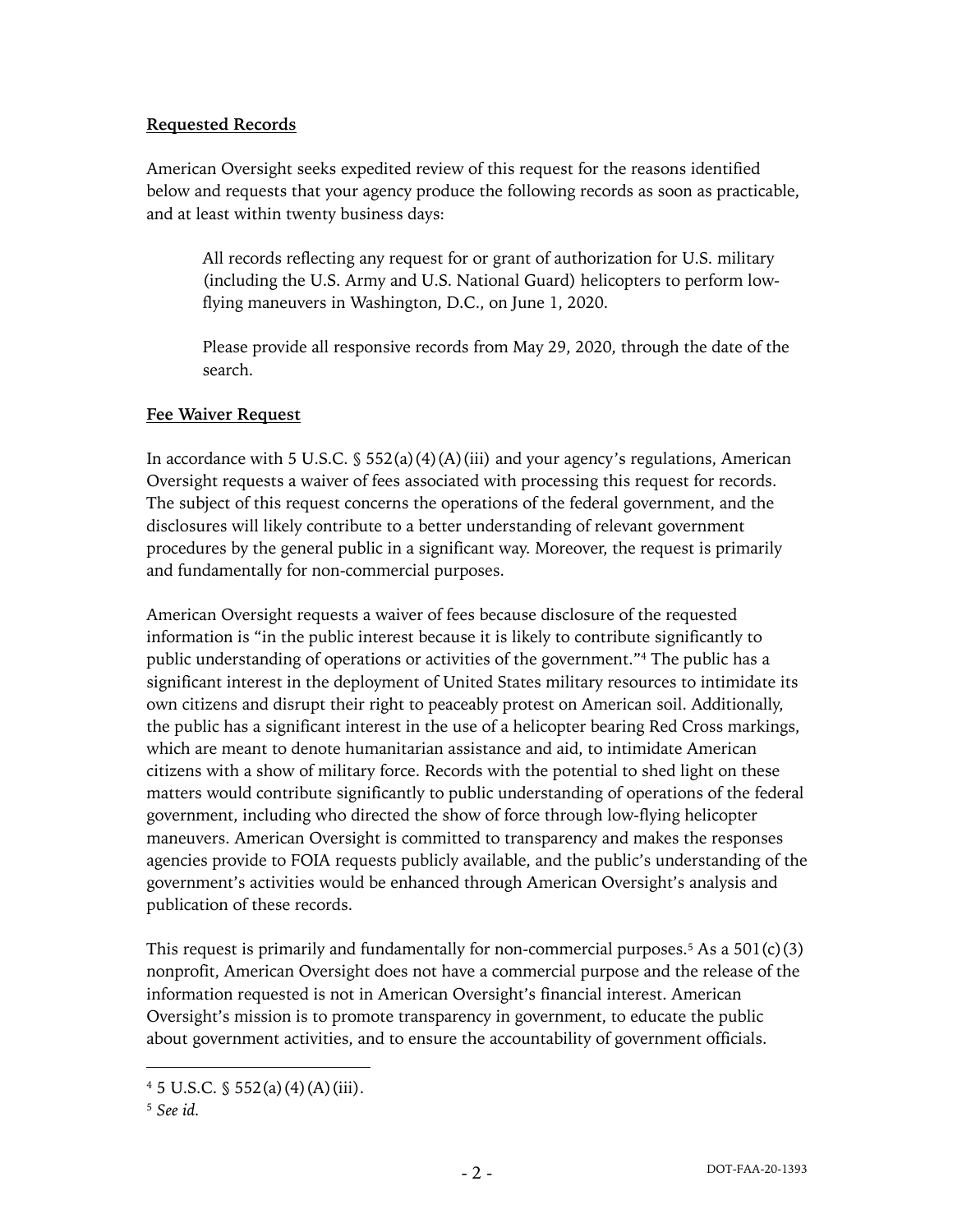American Oversight uses the information gathered, and its analysis of it, to educate the public through reports, press releases, or other media. American Oversight also makes materials it gathers available on its public website and promotes their availability on social media platforms, such as Facebook and Twitter.6

American Oversight has also demonstrated its commitment to the public disclosure of documents and creation of editorial content through numerous substantive analyses posted to its website. <sup>7</sup> Examples reflecting this commitment to the public disclosure of documents and the creation of editorial content include the posting of records related to an ethics waiver received by a senior Department of Justice attorney and an analysis of what those records demonstrated regarding the Department's process for issuing such waivers;<sup>8</sup> posting records received as part of American Oversight's "Audit the Wall" project to gather and analyze information related to the administration's proposed construction of a barrier along the U.S.-Mexico border, and analyses of what those records reveal;9 posting records regarding potential self-dealing at the Department of Housing & Urban Development and related analysis;<sup>10</sup> posting records and analysis relating to the federal government's efforts to sell nuclear technology to Saudi Arabia;<sup>11</sup> posting records and analysis regarding the Department of Justice's decision in response to demands from Congress to direct a U.S. Attorney to undertake a wide-ranging review and make recommendations regarding criminal investigations relating to the President's political

(last visited June 2, 2020); American Oversight (@weareoversight), TWITTER,

<sup>6</sup> American Oversight currently has approximately 15,500 page likes on Facebook and 102,200 followers on Twitter. American Oversight, FACEBOOK, https://www.facebook.com/weareoversight

https://twitter.com/weareoversight (last visited June 2, 2020).

<sup>7</sup> *News*, AMERICAN OVERSIGHT, https://www.americanoversight.org/blog.

<sup>8</sup> *DOJ Records Relating to Solicitor General Noel Francisco's Recusal*, AMERICAN OVERSIGHT, https://www.americanoversight.org/document/doj-civil-division-response-noel-franciscocompliance; *Francisco & the Travel Ban: What We Learned from the DOJ Documents*, AMERICAN OVERSIGHT, https://www.americanoversight.org/francisco-the-travel-ban-what-welearned-from-the-doj-documents.

<sup>9</sup> *See generally Audit the Wall*, AMERICAN OVERSIGHT,

https://www.americanoversight.org/investigation/audit-the-wall; *see*, *e.g.*, *Border Wall Investigation Report: No Plans, No Funding, No Timeline, No Wall*, AMERICAN OVERSIGHT, https://www.americanoversight.org/border-wall-investigation-report-no-plans-nofunding-no-timeline-no-wall.

<sup>10</sup> *Documents Reveal Ben Carson Jr.'s Attempts to Use His Influence at HUD to Help His Business*, AMERICAN OVERSIGHT, https://www.americanoversight.org/documents-reveal-ben-carsonjr-s-attempts-to-use-his-influence-at-hud-to-help-his-business.

<sup>11</sup> *Investigating the Trump Administration's Efforts to Sell Nuclear Technology to Saudi Arabia*, AMERICAN OVERSIGHT, https://www.americanoversight.org/investigating-the-trumpadministrations-efforts-to-sell-nuclear-technology-to-saudi-arabia.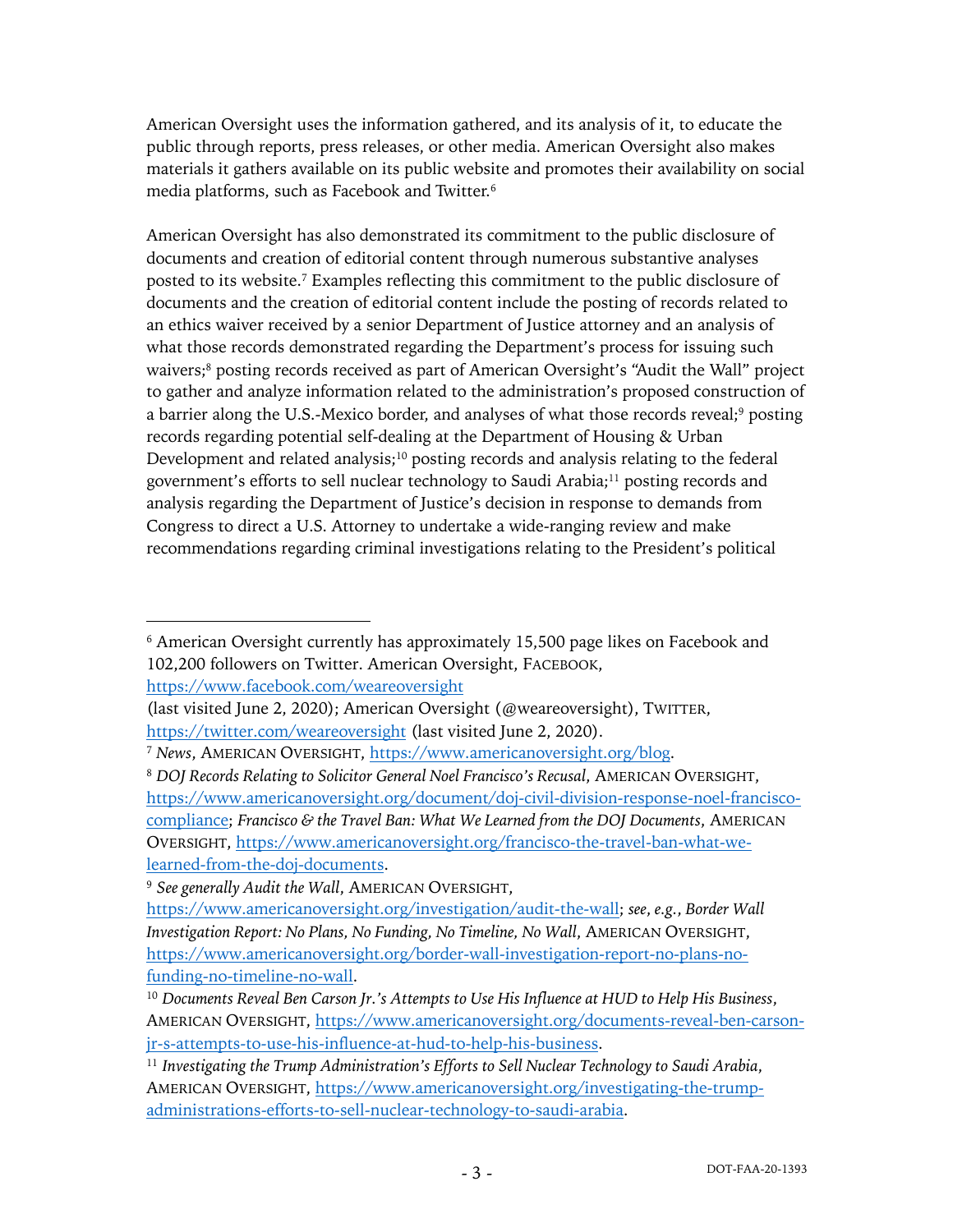opponents and allegations of misconduct by the Department of Justice itself and the Federal Bureau of Investigation.<sup>12</sup>

Accordingly, American Oversight qualifies for a fee waiver.

# **Application for Expedited Processing**

Pursuant to 5 U.S.C.  $\S$  552(a)(6)(E)(1), American Oversight requests that your agency expedite the processing of this request.

I certify to be true and correct to the best of my knowledge and belief that the information requested is urgently needed in order to inform the public concerning actual or alleged government activity. There is an urgent need to inform the public about the decision to perform a show of military force in Washington, D.C., including through the use of a helicopter bearing Red Cross markings. As an initial matter, the federal government's use of military resources against protestors on American soil is a matter of widespread concern.13

Moreover, I certify to be true and correct to the best of my knowledge and belief that there is an urgent need to inform the public about the federal officials who are responsible for directing the use of low-flying helicopter maneuvers to disrupt and intimidate protesters in downtown Washington, D.C. As the president has repeatedly threatened to use federal forces, including additional military forces, against domestic protestors across the country, there is an urgent need to inform the public about use of military resources that the federal government has already employed against protesters in Washington, D.C. 14

I further certify that American Oversight is primarily engaged in disseminating information to the public. American Oversight's mission is to promote transparency in government, to educate the public about government activities, and to ensure the accountability of government officials. Similar to other organizations that have been found to satisfy the criteria necessary to qualify for expedition,<sup>15</sup> American Oversight "'gathers information of potential interest to a segment of the public, uses its editorial skills to turn the raw material into a distinct work, and distributes that work to an audience.'"16 American Oversight uses the information gathered, and its analysis of it, to educate the public through reports, press releases, and other media. American Oversight also makes

<sup>12</sup> *Sessions' Letter Shows DOJ Acted On Trump's Authoritarian Demand to Investigate Clinton*, AMERICAN OVERSIGHT, https://www.americanoversight.org/sessions-letter.

<sup>13</sup> Delshad, *supra* note 1; Moreno, *supra* note 2; Horton, *supra* note 3.

<sup>14</sup> Alana Wise, *Trump Says He'll Deploy Military to States if They Don't Stop Violent Protests*, NPR (June 1, 2020, 6:21 PM), https://www.npr.org/2020/06/01/867420472/trump-setaddress-protests-against-police-killings-in-white-house-remarks.

<sup>15</sup> *See ACLU v. U.S. Dep't of Justice*, 321 F. Supp. 2d 24, 30–31 (D.D.C. 2004); *EPIC v. Dep't of Defense*, 241 F. Supp. 2d 5, 15 (D.D.C. 2003).

<sup>16</sup> *ACLU*, 321 F. Supp. 2d at 29 n.5 (quoting *EPIC*, 241 F. Supp. 2d at 11).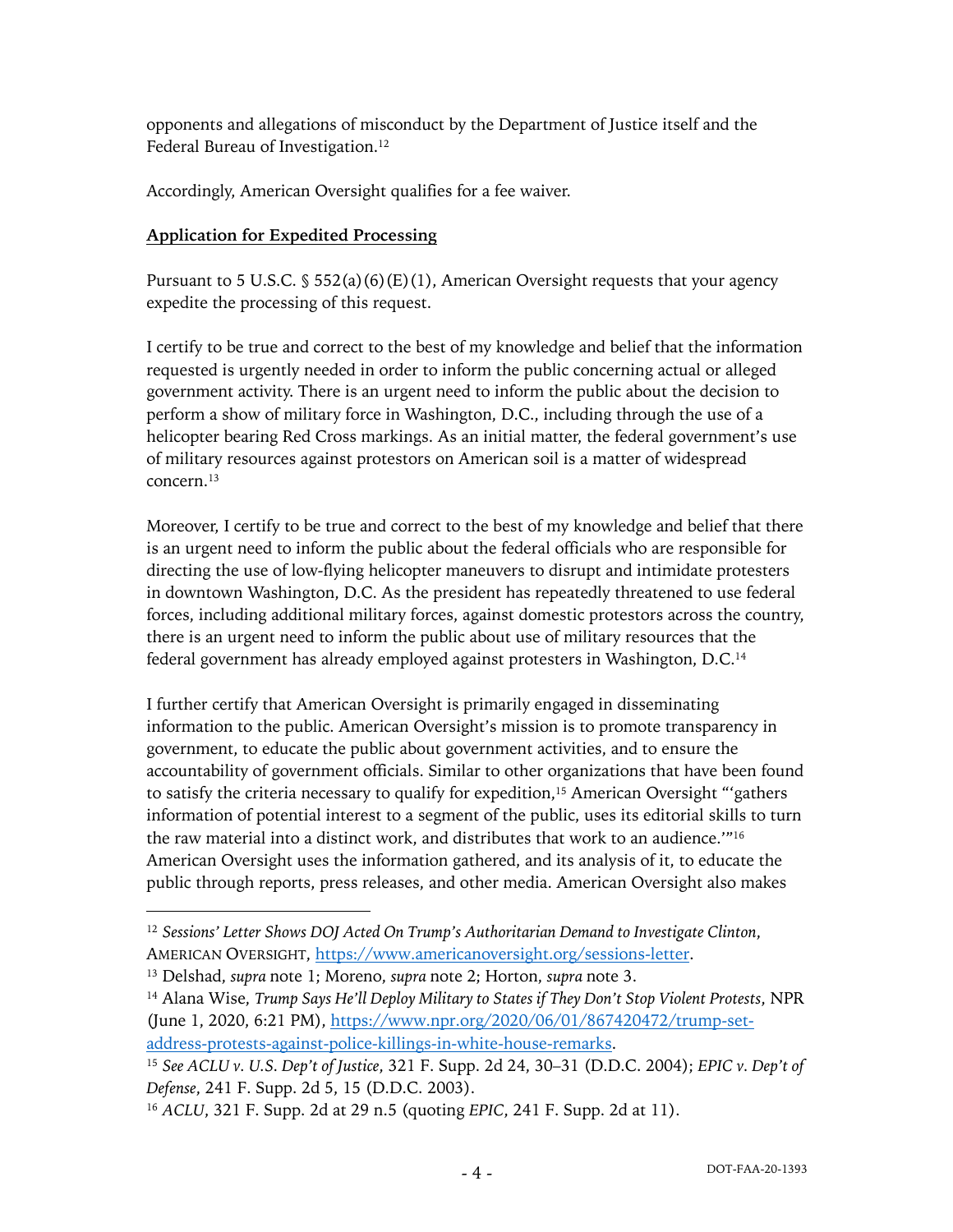materials it gathers available on its public website and promotes their availability on social media platforms, such as Facebook and Twitter.<sup>17</sup> As discussed previously, American Oversight has demonstrated its commitment to the public disclosure of documents and creation of editorial content.18

Accordingly, American Oversight's request satisfies the criteria for expedition.

#### **Guidance Regarding the Search & Processing of Requested Records**

In connection with its request for records, American Oversight provides the following guidance regarding the scope of the records sought and the search and processing of records:

- Please search all locations and systems likely to have responsive records, regardless of format, medium, or physical characteristics.
- § In conducting your search, please understand the terms "record," "document," and "information" in their broadest sense, to include any written, typed, recorded, graphic, printed, or audio material of any kind. We seek records of any kind, including electronic records, audiotapes, videotapes, and photographs, as well as letters, emails, facsimiles, telephone messages, voice mail messages and

https://www.facebook.com/weareoversight

<sup>&</sup>lt;sup>17</sup> American Oversight currently has approximately 15,500 page likes on Facebook and 102,200 followers on Twitter. American Oversight, FACEBOOK,

<sup>(</sup>last visited June 2, 2020); American Oversight (@weareoversight), TWITTER, https://twitter.com/weareoversight (last visited June 2, 2020).

<sup>18</sup> *See generally News*, AMERICAN OVERSIGHT, https://www.americanoversight.org/blog; *see*, *e.g.*, *DOJ Civil Division Response Noel Francisco Compliance*, AMERICAN OVERSIGHT, https://www.americanoversight.org/document/doj-civil-division-response-noel-francisco-

compliance; *Francisco & the Travel Ban: What We Learned from the DOJ Documents*, AMERICAN OVERSIGHT, https://www.americanoversight.org/francisco-the-travel-ban-what-we-

learned-from-the-doj-documents; *Audit the Wall*, AMERICAN OVERSIGHT,

https://www.americanoversight.org/investigation/audit-the-wall; *Border Wall Investigation Report: No Plans, No Funding, No Timeline, No Wall*, AMERICAN OVERSIGHT,

https://www.americanoversight.org/border-wall-investigation-report-no-plans-no-

funding-no-timeline-no-wall; *Documents Reveal Ben Carson Jr.'s Attempts to Use His Influence at HUD to Help His Business*, AMERICAN OVERSIGHT,

https://www.americanoversight.org/documents-reveal-ben-carson-jr-s-attempts-to-usehis-influence-at-hud-to-help-his-business; *Investigating the Trump Administration's Efforts to Sell Nuclear Technology to Saudi Arabia*, AMERICAN OVERSIGHT,

https://www.americanoversight.org/investigating-the-trump-administrations-efforts-tosell-nuclear-technology-to-saudi-arabia; *Sessions' Letter Shows DOJ Acted On Trump's Authoritarian Demand to Investigate Clinton*, AMERICAN OVERSIGHT,

https://www.americanoversight.org/sessions-letter.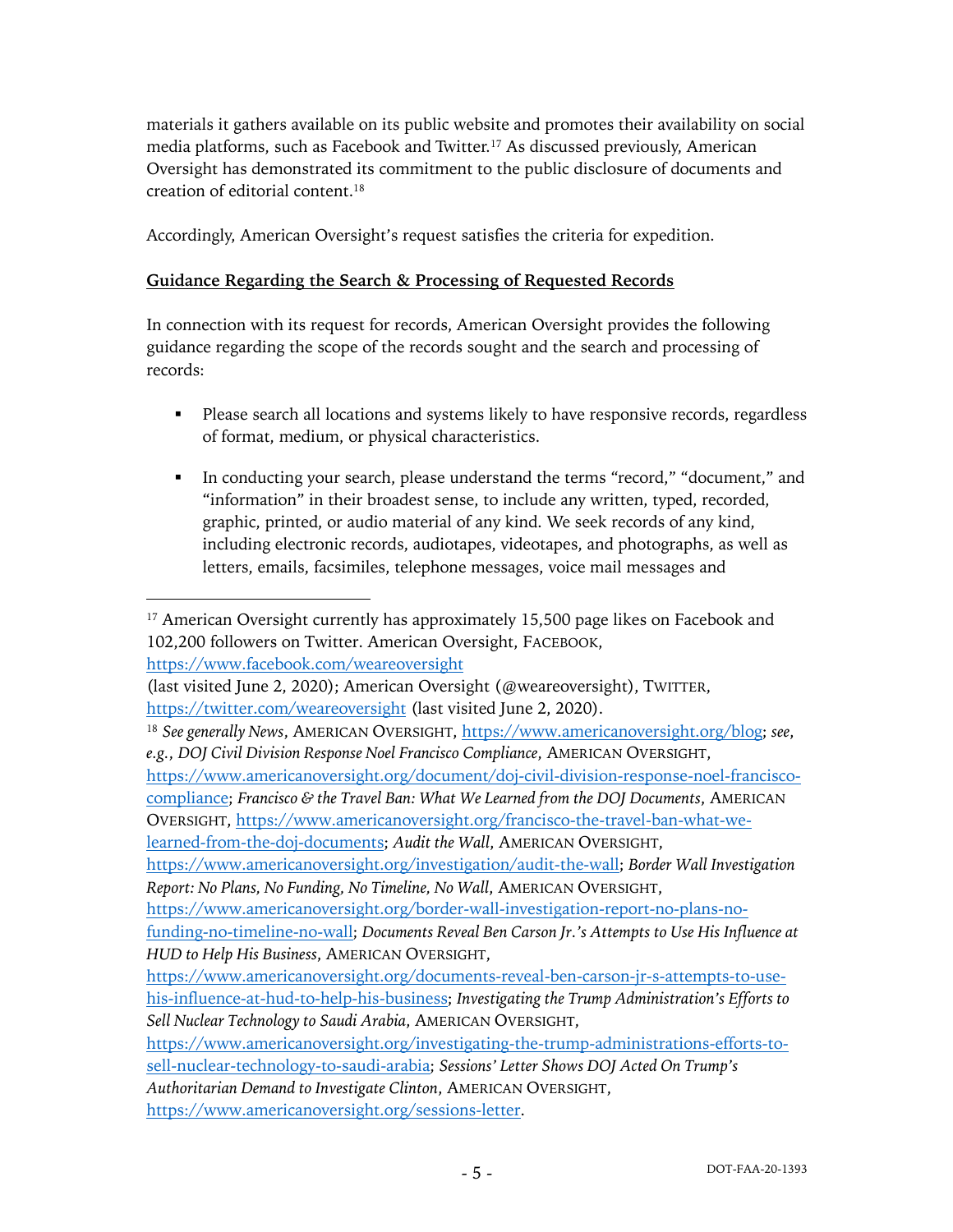transcripts, notes, or minutes of any meetings, telephone conversations or discussions.

- § Our request for records includes any attachments to those records or other materials enclosed with those records when they were previously transmitted. To the extent that an email is responsive to our request, our request includes all prior messages sent or received in that email chain, as well as any attachments to the email.
- Please search all relevant records or systems containing records regarding agency business. Do not exclude records regarding agency business contained in files, email accounts, or devices in the personal custody of your officials, such as personal email accounts or text messages. Records of official business conducted using unofficial systems or stored outside of official files are subject to the Federal Records Act and FOIA.19 It is not adequate to rely on policies and procedures that require officials to move such information to official systems within a certain period of time; American Oversight has a right to records contained in those files even if material has not yet been moved to official systems or if officials have, by intent or through negligence, failed to meet their obligations.20
- Please use all tools available to your agency to conduct a complete and efficient search for potentially responsive records. Agencies are subject to government-wide requirements to manage agency information electronically,<sup>21</sup> and many agencies have adopted the National Archives and Records Administration (NARA) Capstone program, or similar policies. These systems provide options for searching emails and other electronic records in a manner that is reasonably likely to be more complete than just searching individual custodian files. For example, a custodian may have deleted a responsive email from his or her email program, but your agency's archiving tools may capture that email under Capstone. At the same time, custodian searches are still necessary; agencies may not have direct access to files stored in .PST files, outside of network drives, in paper format, or in personal email accounts.

<sup>19</sup> *See Competitive Enter. Inst. v. Office of Sci. & Tech. Policy*, 827 F.3d 145, 149–50 (D.C. Cir. 2016); *cf. Judicial Watch, Inc. v. Kerry*, 844 F.3d 952, 955–56 (D.C. Cir. 2016). <sup>20</sup> *See Competitive Enter. Inst. v. Office of Sci. & Tech. Policy*, No. 14-cv-765, slip op. at 8 (D.D.C. Dec. 12, 2016).

<sup>21</sup> Presidential Memorandum—Managing Government Records, 76 Fed. Reg. 75,423 (Nov. 28, 2011), https://obamawhitehouse.archives.gov/the-press-

office/2011/11/28/presidential-memorandum-managing-government-records; Office of Mgmt. & Budget, Exec. Office of the President, Memorandum for the Heads of Executive Departments & Independent Agencies, "Managing Government Records Directive," M-12-18 (Aug. 24, 2012), https://www.archives.gov/files/records-mgmt/m-12-18.pdf.